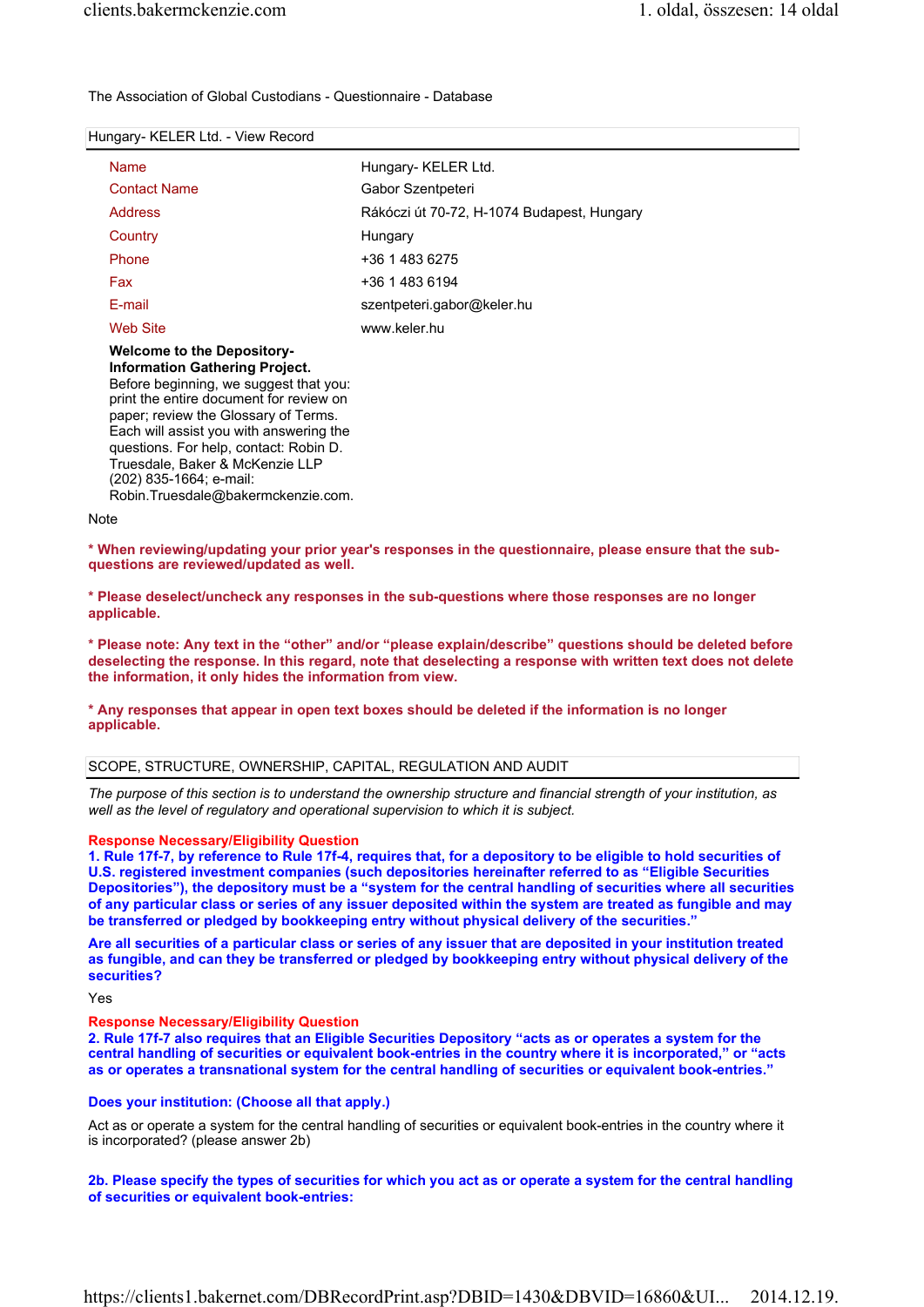Primarily publicly issued (dematerialized) securities and all non-publicly issued dematerialised securities.

# 3. What type of legal entity is the institution? (Choose all that apply.)

Private Company

4. Is the institution operated as a "for profit" or a "not for profit" organization?

For profit

5. Please provide the names of the owners and their ownership interest percentages. National Bank of Hungary (NBH) - 53,33% Budapest Stock Exchange (BSE) - 46,67%

#### 6. Please answer the following:

6a. What is the date of establishment of the depository?

12/Oct/1993

6b. What is the date that the depository's operations began?

12/Oct/1993

#### 7. Under what regulation or statute is the depository established and governed?

Act CXX of 2001 on the Capital Market (Capital Market Act); Act CCXXXVII of 2013 on Credit Institutions and Financial Enterprises (Credit Institutions Act); Act CXXXVIII of 2007 on Investment enterprises and service providers on the commodities exchange and the activities that they can undertake (Investment Firms Act); KELER General Business Rules; KELER CCP General Business Rules

#### 7a. Is the regulation or statute electronically available?

Yes (please answer 7b)

#### 7b. If regulation or statute is electronically available, please supply web address(es) here or upload document(s) in question 7c.

http://www.keler.hu/keler/keler\_angol.head.page?nodeid=1233 http://www.kelerkszf.hu/kelerkszf/kelerkszf\_angol.head.page?nodeid=337

|                               | Act CCXXXVII of 2013 on Credit Institutions    |
|-------------------------------|------------------------------------------------|
| 7c. Please supply document(s) | Act CXX of 2001 on the Capital Market 2014     |
| here:                         | Act CXXXVIII of 2007 on Investment enterprises |
|                               | <b>KELER CCP General Business Rules</b>        |
|                               | <b>KELER General Business Rules</b>            |

#### 7d. Please provide details of the structure and composition of your Board together with their industry experience and responsibilities in governing the depository.

#### What are the qualifications to become a board member?

By law college degree or higher and professional experience are needed while criminal record or incompatibility of duties disqualify candidates.

#### 7e. What are the election procedures?

Board members are elected at the General Meeting subject to approval by the supervisory authority, the National Bank of Hungary. The Board has seven members - two of them are appointed by National Bank of Hungary, two of them are appointed by Budapest Stock Exchange and two of them are inner members. The Board elects its chairman - the seventh member - from among its members.

#### 7f. What is the maximum length of time a board member can serve?

Re-election is possible without limitation.

# 7g. How are the voting powers distributed amongst the board members (i.e. does each board member have one vote or do certain members have additional voting power)?

Each board member has one vote. In case of vote-equality, the vote of the chairman would be decisive.

#### 7h. Who is responsible for regulating the board members?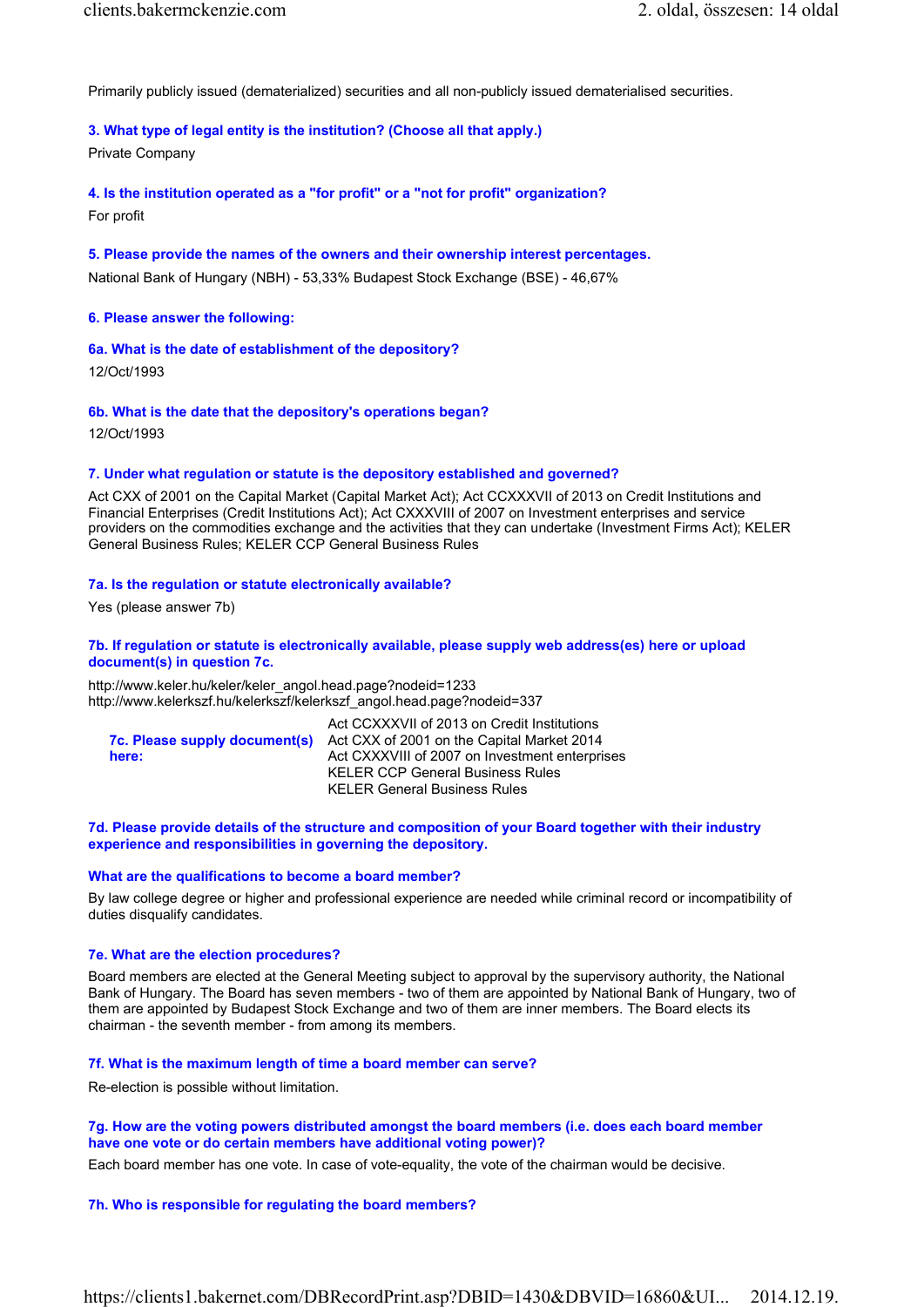Certain legislation, the company general meeting, and the supervisory authority, the National Bank of Hungary are all in a sense responsible for regulating Board members. For the purpose of supervision of the Board the General Meeting elects the Supervisory Board.

### Response Necessary/Eligibility Question

8. Rule 17f-7 requires that an Eligible Securities Depository "is regulated by a foreign financial regulatory authority as defined under section 2(a)(50) of the Act", with section 2(a)(50) establishing that "'foreign financial regulatory authority' means any (A) foreign securities authority, (B) other governmental body or foreign equivalent of a self-regulatory organization empowered by a foreign government to administer or enforce its laws relating to the regulation of fiduciaries, trusts, commercial lending, insurance, trading in contracts of sale of a commodity for future delivery, or other instruments traded on or subject to the rules of a contract market, board of trade or foreign equivalent, or other financial activities, or (C) membership organization a function of which is to regulate the participation of its members in activities listed above."

#### Who regulates the activities of the depository? (Choose all that apply.)

A governmental body or regulatory organization empowered to administer or enforce laws related to securities matters

9. Please provide the name of regulatory authority(ies) identified in question 8:

The National Bank of Hungary

#### Response Necessary/Eligibility Question

10. Rule 17f-7 requires that an Eligible Securities Depository "is subject to periodic examination by regulatory authorities or independent accountants."

Is the depository subject to periodic examination by: (Choose all that apply.)

Regulatory authorities?, Independent accountants?

# 11. What enforcement actions are available to the regulatory authority(ies) for breach of applicable statute or regulatory requirements? (Choose all that apply.)

#### Name of Authority #1 (please answer 11a):

The National Bank of Hungary

11a.

Fines, Restrictions on depository activities., Suspension of depository activities., Termination of depository activities.

Name of Authority #2 (please answer 11c):

11c.

12. Has there been any use of such enforcement actions in the last three years?

No

Capital

# 13. Are annual financial statements publicly disclosed?

Yes (please answer 13a)

# 13a. If yes, the AGC requests a copy of the institution's annual report. Is the annual report available electronically?

Yes (please answer 13b)

KELER Annual Report 2013

13b. If yes, please upload the document(s) here or insert web link(s) in question 13d:

13c. If more than one document for 13b, please upload the additional document here: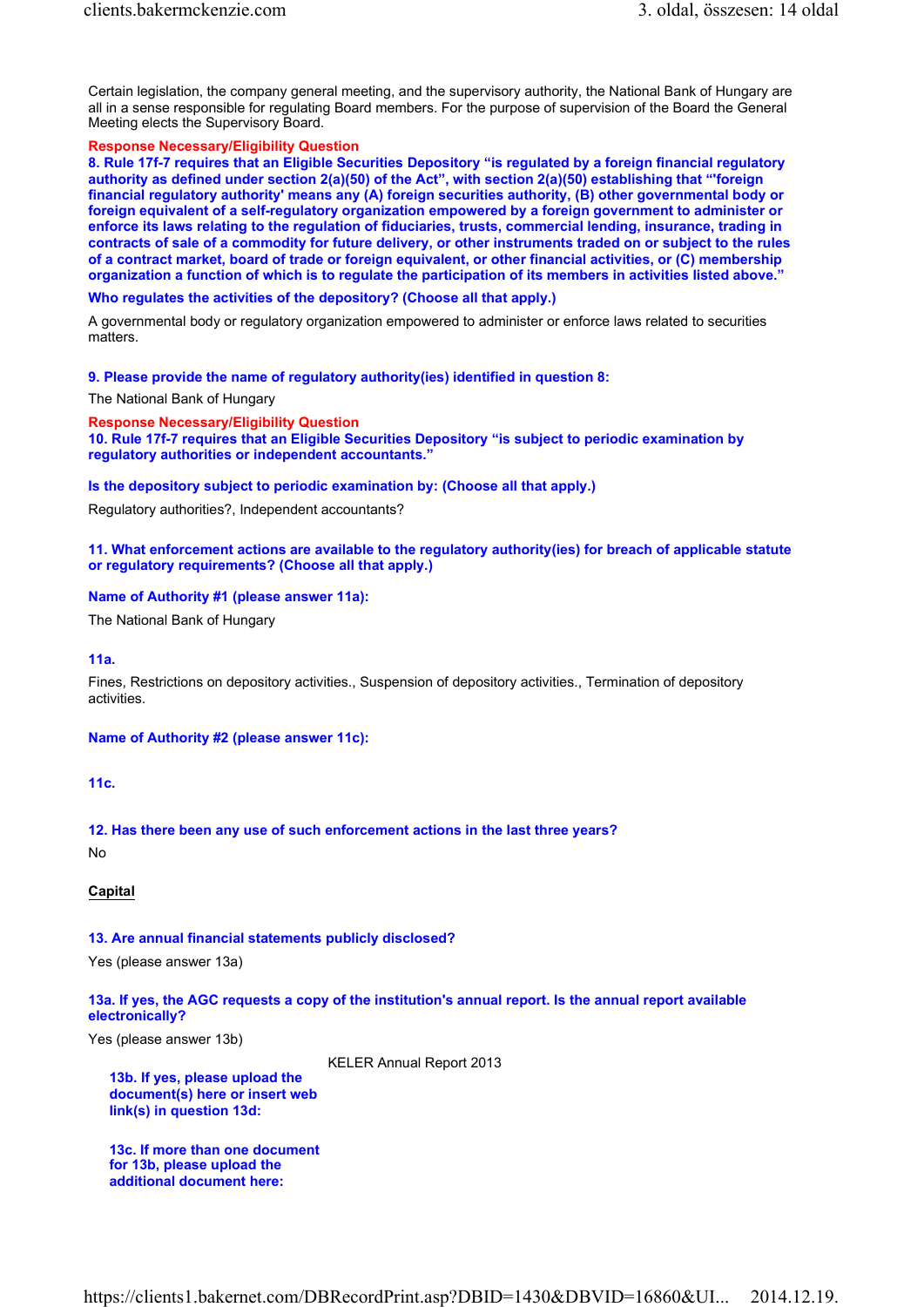### 13d. Please insert web link(s) for 13b here:

http://www.keler.hu/keler/keler\_angol.head.page?nodeid=182

# Internal Audit

#### 14. Is an internal audit undertaken in your depository?

Yes (please answer 14a)

## 14a. If yes, what areas does the audit cover (financials, operations, etc.) and which department in your depository handles it?

The audits of internal audit department cover IT, financial, operations, security and all other functions of the depository.

#### 14b. Please list the date of your last internal audit:

13/Nov/2014

#### Please list the period that the audit covered:

02/Jan/2014 to 10/Oct/2014

# 14c. How frequently does the internal audit occur? (Choose one.)

Two or more times a year (please answer 14e)

# 14e. Are the results of the internal audit publicly available?

No

# 14f. Please select the statement that most accurately characterizes the results of the last internal audit: (Choose one.)

Minor exceptions found. (please answer 14g

# 14g. If minor or material exceptions were found, what actions were taken? Please describe:

Action plan was prepared containing the findings, proposed measures, responsible departments and deadlines.

# 15. Is a financial audit performed by an Audit Firm, Regulatory Authority, or other external party?

Yes (please answer 15a)

# 15a. If yes, please state the name(s) of the entity(ies) who perform the financial audit.

The National Bank of Hungary, KPMG Hungary Ltd

# 15b. Please list the date of your last financial audit performed by an Audit Firm, Regulatory Authority, or other external party:

08/Dec/2014

# 15c. Please list the period that the audit covered:

01/Jan/2014 to

31/Oct/2014

# 15d. How frequently does the financial audit occur? (Choose one.) Annually (please answer 15f)

# 15f. Are the results of the financial audit publicly available?

Yes

https://clients1.bakernet.com/DBRecordPrint.asp?DBID=1430&DBVID=16860&UI... 2014.12.19.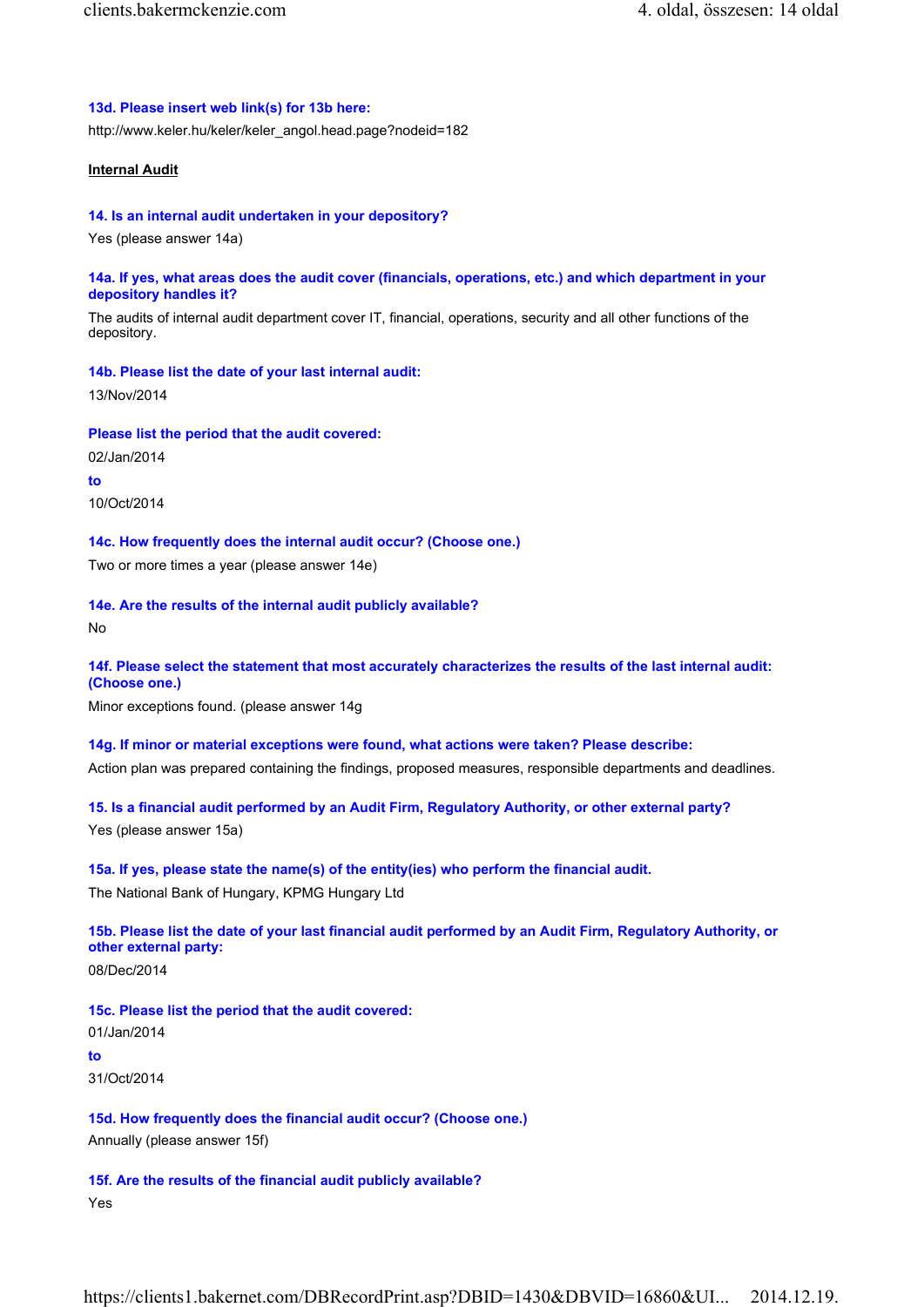15g. Please select the statement that most accurately characterizes the results of the last financial audit: (Choose one.)

No material exceptions found.

16. Is an operational audit performed by an Audit Firm, Regulatory Authority, or other external party? Yes (please answer 16a)

16a. If yes, please state the name(s) of the entity(ies) who perform the operational audit.

The National Bank of Hungary, KPMG Hungary Ltd

16b. Please list the date of your last operational audit performed by an Audit Firm, Regulatory Authority, or other external party:

11/Jul/2014

16c. Please list the period that the audit covered:

03/Jun/2014

to

23/Jun/2014

16d. How frequently does the operational audit occur? (Choose one.)

Annually (please answer 16f)

16f. Are the results of the operational audit publicly available?

No

# 16g. Please select the statement that most accurately characterizes the results of the last operational audit: (Choose one.)

Minor exceptions found. (please answer 16h)

#### 16h. If minor or material exceptions were found, what actions were taken? Please describe:

Action plan was prepared containing the findings, proposed measures, responsible departments and deadlines.

PARTICIPANTS AND PARTICIPATION

The purpose of this section is to understand issues relating to participation in the depository, including eligibility requirements, conditions of participation, and supervision of participants.

# 17. What types of entities are eligible to become participants and how many of each type are there currently? (Choose all that apply.)

Banks (please answer 17a), Brokers (please answer 17e), Foreign Institutions (please answer 17m), Other entities (please answer 17q)

# 17a. How many Bank participants are there currently? (then please answer 17b)

 $50$ 

17b. Please select the features included in the eligibility requirements for Banks. (Choose all that apply.)

Financial Thresholds (please answer 17c), Regulatory Oversight (please answer 17c), Other (please answer 17d)

17c. Where can a description of the specific eligibility requirements for Bank participants be found?

Capital Market Act, KELER General Business Rules, KELER CCP General Business Rules (all of them can be downloaded at question 7c)

# 17d. Please explain:

Financial Thresholds apply to (CCP) clearing members only.

# 17e. How many Broker participants are there currently? (then please answer 17f)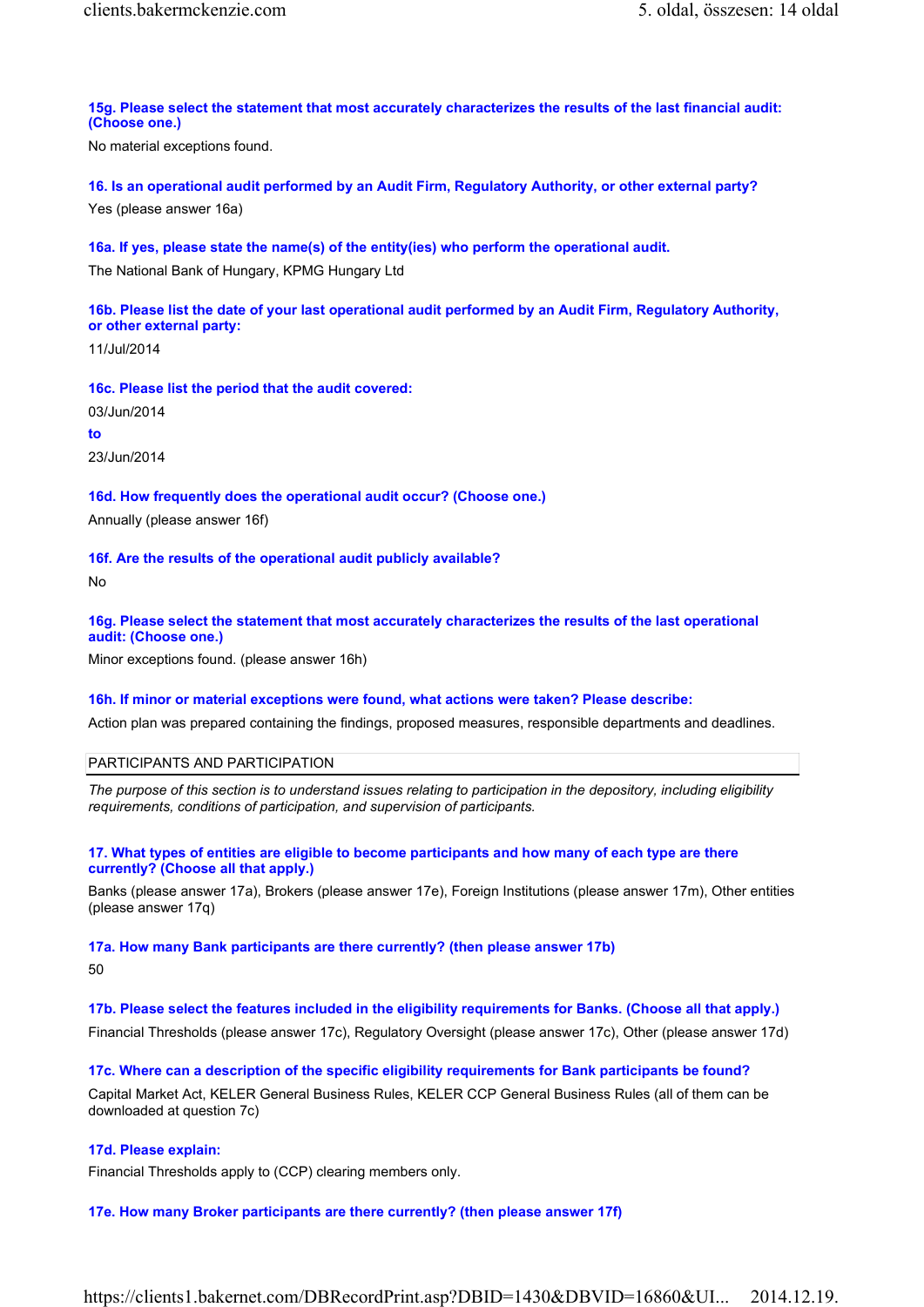19

# 17f. Please select the features included in the eligibility requirements for Brokers. (Choose all that apply.)

Financial Thresholds (please answer 17g), Regulatory Oversight (please answer 17g), Other (please answer 17h)

#### 17g. Where can a description of the specific eligibility requirements for Broker participants be found?

Capital Market Act, KELER General Business Rules, KELER CCP General Business Rules (all of them can be downloaded at question 7c)

# 17h. If other, please explain:

Financial Thresholds apply to (CCP) clearing members only.

# 17m. How many Foreign Institution participants are there currently?

18

# 17n. Please select the features included in the eligibility requirements for Foreign Institution participants. (Choose all that apply.)

Financial Thresholds (please answer 17o), Regulatory Oversight (please answer 17o), Other (please answer 17p)

# 17o. Where can a description of the specific eligibility requirements for Foreign Institution participants be found?

Capital Market Act, KELER General Business Rules, KELER CCP General Business Rules (all of them can be downloaded at question 7c)

# 17p. If other, please explain:

Financial Thresholds apply to (CCP) clearing members only.

# 17q. If you have selected "Other entities" above, please explain:

Others include Issuers, State Debt Management Agency, National Bank of Hungary, State Treasury, Specialized Financial Institutions, Fund Managers, Stock Exchange, Investment Enterprise, and Commodities exchange service provider

# 17r. Indicate how many "Other entities" are currently participants?

68

# 17s. Please select the features included in the eligibility requirements for the participants referred to above as "Other entities". (Choose all that apply.)

Financial Thresholds (please answer 17t), Regulatory Oversight (please answer 17t), Other (please answer 17u)

# 17t. Where can a description of the specific eligibility requirements for participants described above as "Other entities" be found?

Capital Market Act, KELER General Business Rules, KELER CCP General Business Rules (all of them can be downloaded at question 7c)

# 17u. If other, please explain:

Financial Thresholds apply to (CCP) clearing members only.

# 18. Are participants required to contribute capital to the depository that would result in ownership of the depository?

No

# 19. Are prospective participants subject to an initial review and approval process regarding compliance with eligibility requirements?

Yes

# Conditions of Participation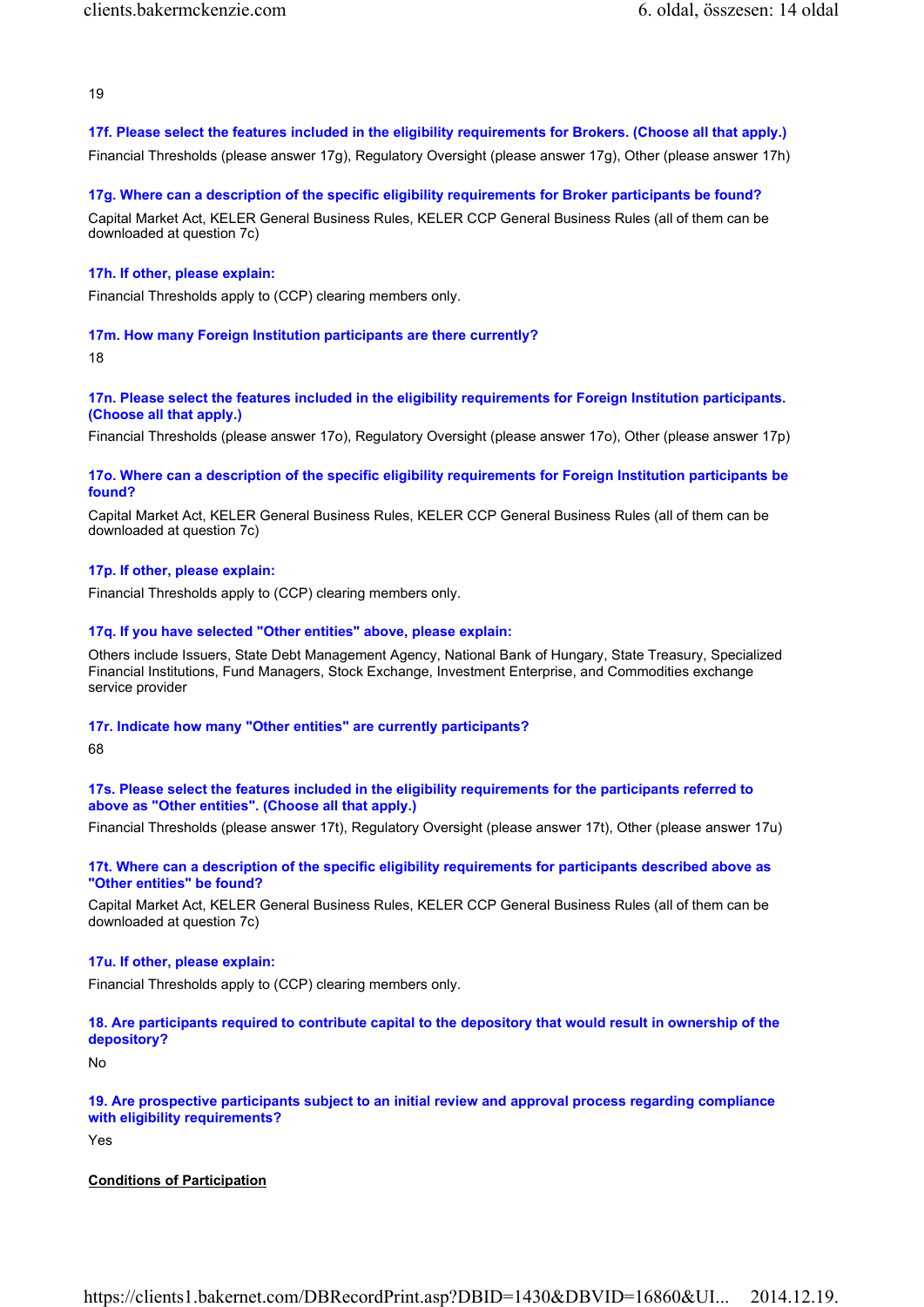# 20. What governs the relationship between the depository and the participants? (Choose all that apply.)

Relevant law and regulation, Standard participation contract, Established terms and conditions of participation, Rules of the depository

# Response Necessary/Eligibility Question

21. Rule 17f-7 requires that an Eligible Securities Depository "holds assets for the custodian that participates in the system on behalf of the Fund under safekeeping conditions no less favorable that the conditions that apply to other participants."

Please confirm that assets of foreign investors held by custodians as participants in the depository are held under safekeeping conditions no less favorable than the conditions that apply to other participants.

Yes (please answer 21b)

21b. Please confirm the basis for the arrangements in place to ensure that the assets you hold for custodians receive the same level of safekeeping protection as the assets held for other categories of participants. (Choose all that apply.)

Relevant Law and Regulation (please answer 21d)

21d. For each item in Question 21b that you checked, please briefly supply references or citations to the law(s), regulation(s), or depository rule(s), participation condition(s), or participant contract provision(s), as applicable.

Section 350/B(4) of Act CXX of 2001 on Capital Market declares: "The standard service agreements and other internal regulations of the central depository must ensure compliance with the principle of equal treatment."

# 22. How does the depository notify participants of material changes to the conditions of participation? (Choose all that apply.)

By e-mail, By public announcement, By press release, Other (please answer 22a)

# 22a. Please explain:

Via KELER's proprietary communication system, the official website of the Hungarian authority for announcement purposes (www.kozzetetelek.hu) and KELER's website (www.keler.hu).

# Governance of Participants

23. Who enforces compliance with the depository's conditions of participation? (Choose all that apply.) The depository, The exchange, The depository's regulator

24. What enforcement actions are available to the enforcement authority? (Choose all that apply.)

Fines, Restrictions on participation, Suspension of participation, Termination of participation

# 25. Has there been any such enforcement actions in the last three years?

Yes (please answer 25a)

# 25a. If yes, please explain, including information relative to any suspensions of depository participants:

Defaults in the CCP system of KELER CCP, or non-compliance with reporting obligations occur every once in a while and result in fines and temporary suspensions.

# DEPOSITORY FUNCTIONALITY AND SERVICES; USE OF AGENTS

Certain functionalities and services reduce risk to an investor if provided in an efficient manner. The purpose of this section is to identify those functionalities that may potentially be offered by depositories and clearing systems around the world, and ascertain whether they are offered by your institution.

# 26. For which of the following security types do you serve as a depository or clearing system? (Choose all that apply.)

Government securities, Equities, Corporate bonds, Others (please answer 26a)

# 26a. Please name the other security types: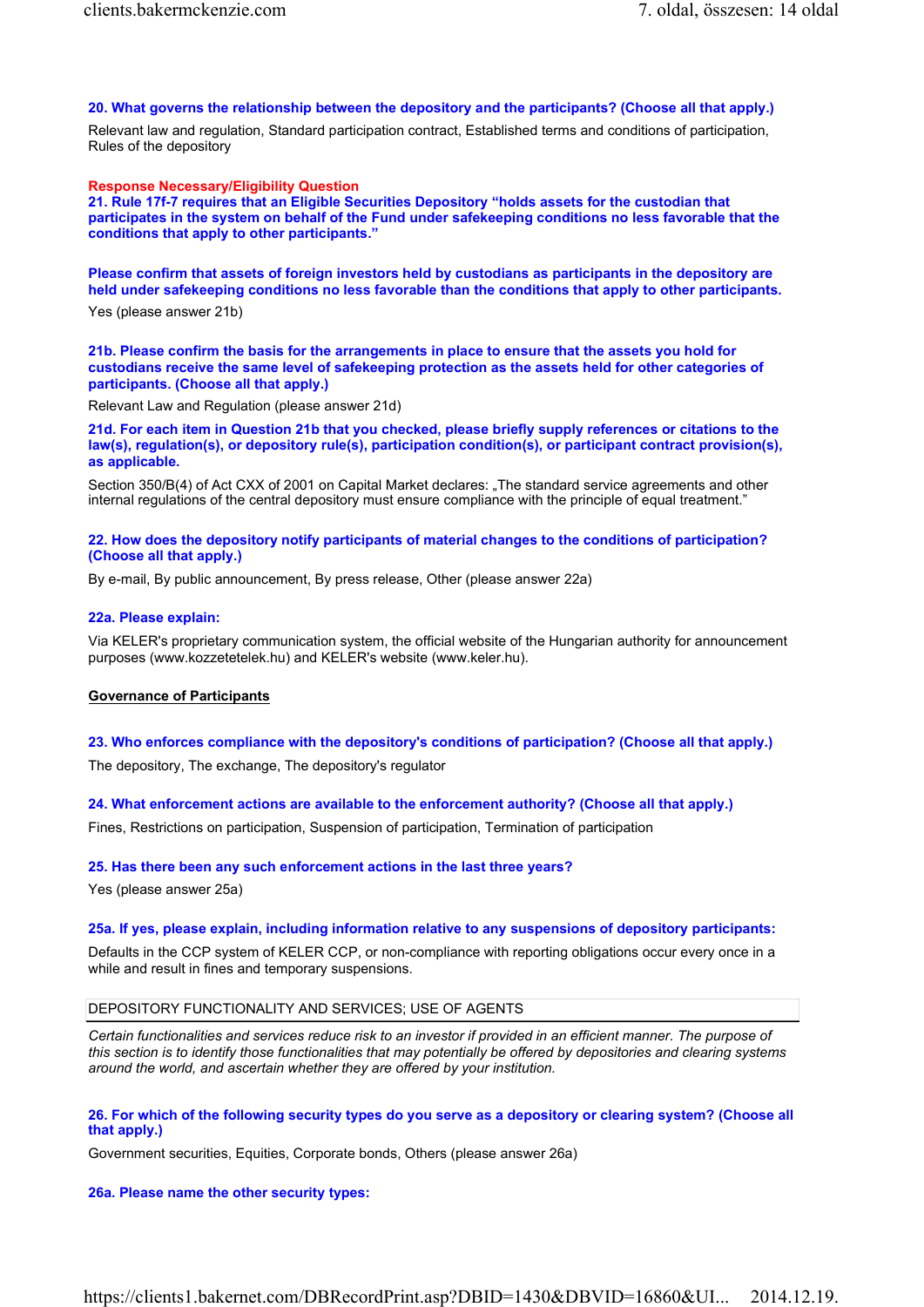Investment Fund Share, Venture Fund Note, Central Bank Bond, ETF, Certificate, Compensation Note, Mortgage Bond, Convertible Bond, Futures, Options

27. Is the use of the depository in your market compulsory by law or compulsory by market practice for the settlement or safekeeping of all instrument types in your market (e.g. equities, government securities, corporate bonds, money market instruments, warrants, derivatives etc). (Choose all that apply.)

Yes by law for settlement, but not for all instrument types (please answer 27a)

27a. Please list the instrument types for which it is not compulsory by law to: (i)settle in your depository

Non-dematerialized securities eg. equities issued by private limited companies, OTC money market instruments, OTC warrants, OTC derivatives

#### (ii)safekeep in your depository:

Non-dematerialized securities eg. equities issued by private limited companies, OTC money market instruments, OTC warrants, OTC derivatives

#### 28. Settlement and Safekeeping Percentages

28a. Please list by instrument type the percentage of the total market in your jurisdiction (either volume or value) settled within your institution, exclusive of your links with third parties.

By law 100% of dematerialized securities are administered by KELER.

28b. Please list by instrument type the percentage of the total market in your jurisdiction (either volume or value) held in safekeeping within your institution.

By law 100% of dematerialized securities are administered by KELER.

29. Are there any activities performed by a third party on behalf of the depository for the depository participants (e.g., vaulting of physical securities, registration, entitlement processing, etc.)?

Yes (please answer 29a)

29a. If third parties are employed, please indicate which services they supply (then please answer 29b): Some services in connection with custody of non-dematerialized securities.

# 29b. If third parties are employed, does the depository assume liability for losses incurred by participants as a result of the actions/inactions of the third parties?

Yes (please answer 29c)

29c. If you acknowledge responsibility, please indicate whether your responsibility is assumed (Choose all that apply.)

regardless of whether such loss was caused by any action or inaction of the agent (please answer 29d)

29d. If you acknowledge responsibility for agents, your responsibility is assumed for losses (Choose all that apply.)

which are not consequential losses

30. Has any participant suffered any losses in the past three years due to the depository's performance? No

#### Other Services

# 31. Who accepts cash deposits (or makes payment credit accommodations) for depository transactions? (Choose all that apply.)

Depository, Central Bank, Banks appointed by depository (please answer 31a)

31a. Please name banks:

UniCredit Bank Hungary Ltd.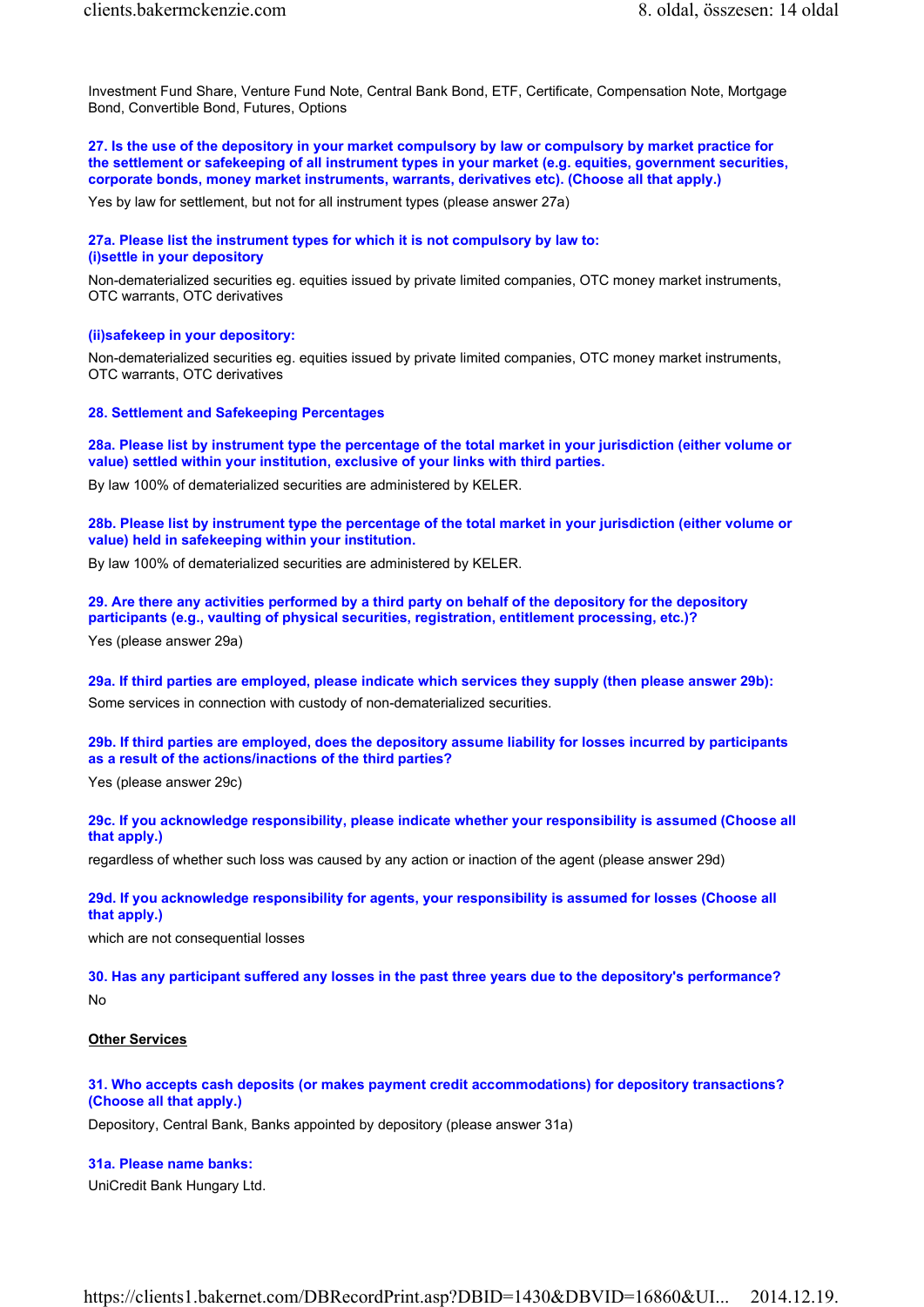# 32. Who processes cash clearing (or draws on credit lines, if applicable) for depository transactions? (Choose all that apply.)

Depository, Central Bank

# 33. Who controls the movement of cash for cash deposits (or draws on credit lines, if applicable)? (Choose all that apply.)

Depository, Central Bank, Banks appointed by depository (please answer 33a)

#### 33a. Please name banks appointed by depository:

UniCredit Bank Hungary Ltd.

# 34. Who controls the movement of cash for cash clearing (or for draws on credit lines, if applicable)? (Choose all that apply.)

Depository, Central Bank

#### 35. Please indicate services you provide. (Choose all that apply.)

Information in advance on corporate (annual or special) meetings in order that owners can vote., Tax assistance where foreign holders may be entitled to tax relief at source or through a claim., In order to avoid fails, an automatic securities lending facility - if requested - is provided for. (please answer 35a), Collateral handling in support of activities including securities lending, overdraft coverage, cash management, repurchase agreements, etc. Please provide details. (please answer 35c), Same day turnaround settlements., Other (please answer 35d)

#### 35a. Automatic securities lending facility is provided for: (Choose all that apply.)

Brokers, Banks

#### 35c. Collateral Handling: please provide details:

KELER Ltd. handles collateral assets for the below reasons: -for KELER CCP, -Cash financing transactions to support settlement are also subject to collateral from the participant. -Securities and/or cash for SLB transactions -In addition, KELER handles collateral for the Central Bank to back credit lines.

#### 35d. If other services, please explain:

NOTE: Tax assistance applies only in case when the non-domestic custodian of foreign holder is direct client of KELER. OTHER SERVICES: 1.Cross-border settlement and custody 2. Share Registrar and paying agent services

#### 36. What procedures are in place for the processing of corporate action entitlements? (Choose all that apply.)

Credited to the securities account upon actual receipt by the depository., Corporate action entitlements are handled by an entity separate from the depository. (please answer 36c)

#### 36c. Name of entity:

Securities distribution is the responsibility of the issuer based on record date positions provided by KELER and payment details provided by the investor. Paying agent is appointed by the issuer. In case of reorganisations, the entitlements are credited to the CSD participants' securities accounts by KELER.

#### 37. What procedures are in place for the processing of interest and dividends?(Choose all that apply.)

Credited to the cash account upon actual receipt by the depository., Income and dividend collection is handled by an entity separate from the depository. (please answer 37c)

# 37c. Name of entity:

Cash ditributions are the responsibility of the issuer based on record date positions provided by KELER and payment details provided by the investor. Paying agent is appointed by the issuer. KELER provides paying agent services.

# Linkages With Other Central Securities Depositories (CSD) or International Central Securities Depositories (ICSD)

38. Please list all depositories or settlement systems to which you have an electronic link.

# https://clients1.bakernet.com/DBRecordPrint.asp?DBID=1430&DBVID=16860&UI... 2014.12.19.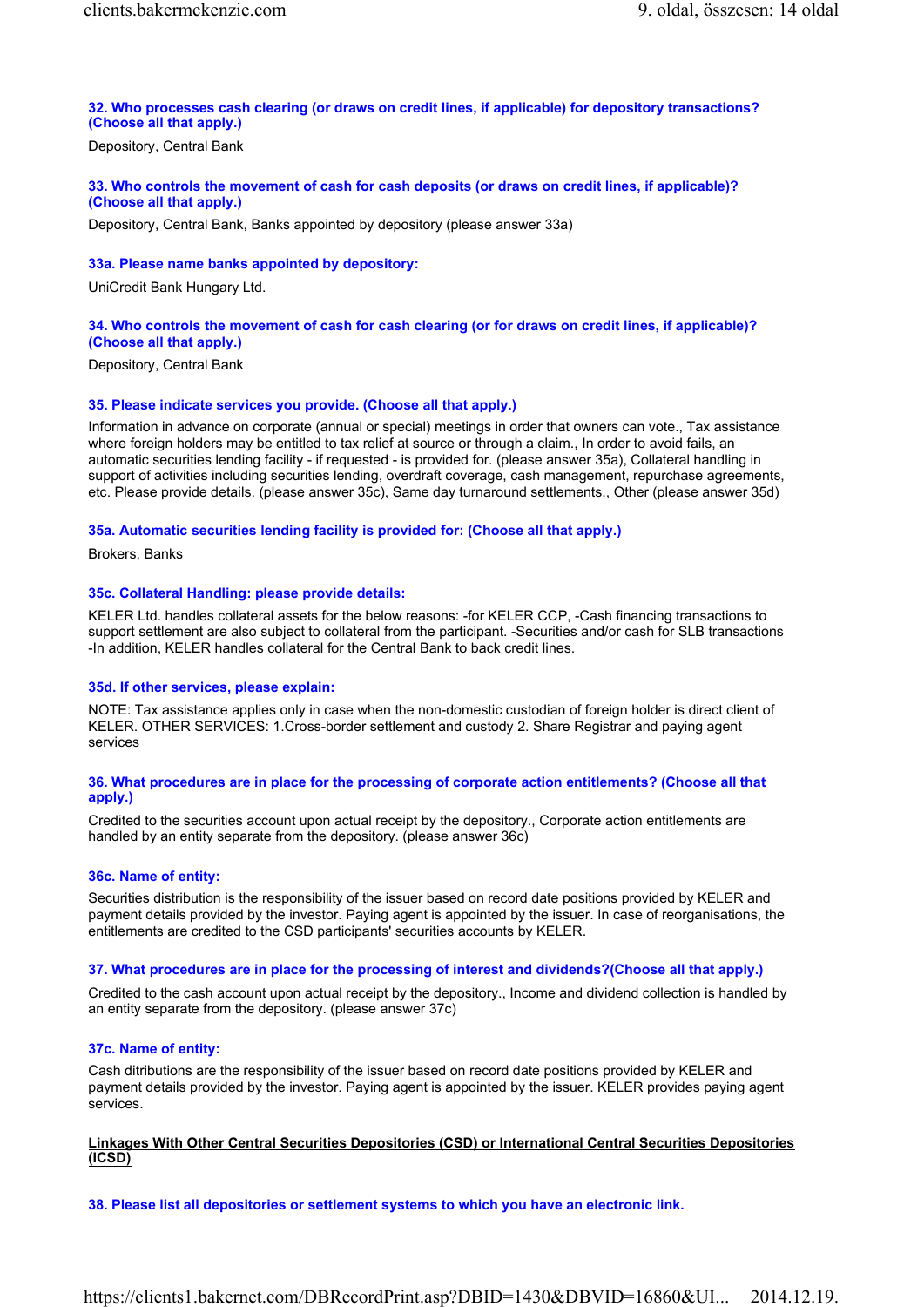Clearstream Banking Luxembourg; Clearstream Banking Frankfurt (for XETRA settlement); OEKB; KDPW; SIX SIS, European Commodity Clearing AG (for Hungarian Organized Power Market - HUPX settlement)

# 39. Are procedures and controls (firewalls) in place to avoid systemic collapse or contamination if one of the linked entities should experience business interruptions for whatever reason?

Yes (please answer 39a)

#### 39a. Please explain:

KELER prepared its formalized Business Continuity Plan (BCP) with consultancy and quality assurance from KPMG Hungary Ltd. in 2003. With the preparation of the BCP KELER had the following goals: - To ensure the continuity of business operations in case of undesirable events. - In case of any disruption in normal business operations, to resume operations within the shortest possible time at the lowest possible cost. The cornerstone of our BCP is the in-depth analysis of the potential risk factors ant their possible effects on the operation of the company, based on which the critical business processes and their supporting resources were defined. In order to manage extensive crisis situations, a back-up site was set up in 2004, which serves as an alternative site for operations and an alternative workplace for staff if the operations can not be continued at the prior site. Data are replicated real-time in the back-up site. Business Continuity Plan (BCP) ensures the expected business continuity in case of incidents, partial stops or crisis. In the event that KELER is unable to provide the service supported by alternative means in accordance with its BCP or in case the Clients' co-operation is required KELER notifies Clients without delay. KELER communicates updates primarily via e-mail to both network management and operations contacts. The latest BCP-Disaster Recovery Plan (DRP) testing of KELER's back-up site workstations and most of its business processes was carried out by KELER in March 2014. The real life disaster recovery test was carried out successfully, clients were using KELER's services without any problems and the test did not substantially influence day-to-day operations.

40. Has a business interruption recovery plan been developed in the event the linkages should become inoperable for any reason?

Yes

# ACCOUNT STRUCTURES AND RECORDKEEPING

The purpose of this section is to identify the nature of accounts; the naming convention is employed, the level of segregation achieved, accessibility in the event of bankruptcy and the frequency of reporting generated from them.

#### 41. Are participants permitted to maintain more than one account at the depository?

Yes (please answer 41a)

#### 41a. If yes, please indicate number: (Choose one.)

Other (e.g. subaccounts) (please answer 41c)

#### 41c. If other, please explain:

Participants may open separate main securities accounts for different activities (e.g. treasury vs custody). In addition, participants can open an unlimited number of securities subaccounts.

# 42. Are participants required/permitted to segregate assets held for their own benefit from those they hold for their clients?

Yes (please answer 42a)

#### 42a. If yes, is segregation required or simply permitted?

Required (please answer 42b)

#### 42b. How does segregation occur? (Choose all that apply.)

By separately designated participant accounts., By sub-accounts within a single participant account.

#### 43. Does the depository permit its participants to open accounts in the participant's own nominee name (s)?

Other (please answer 43b)

# 43b. If other, please explain: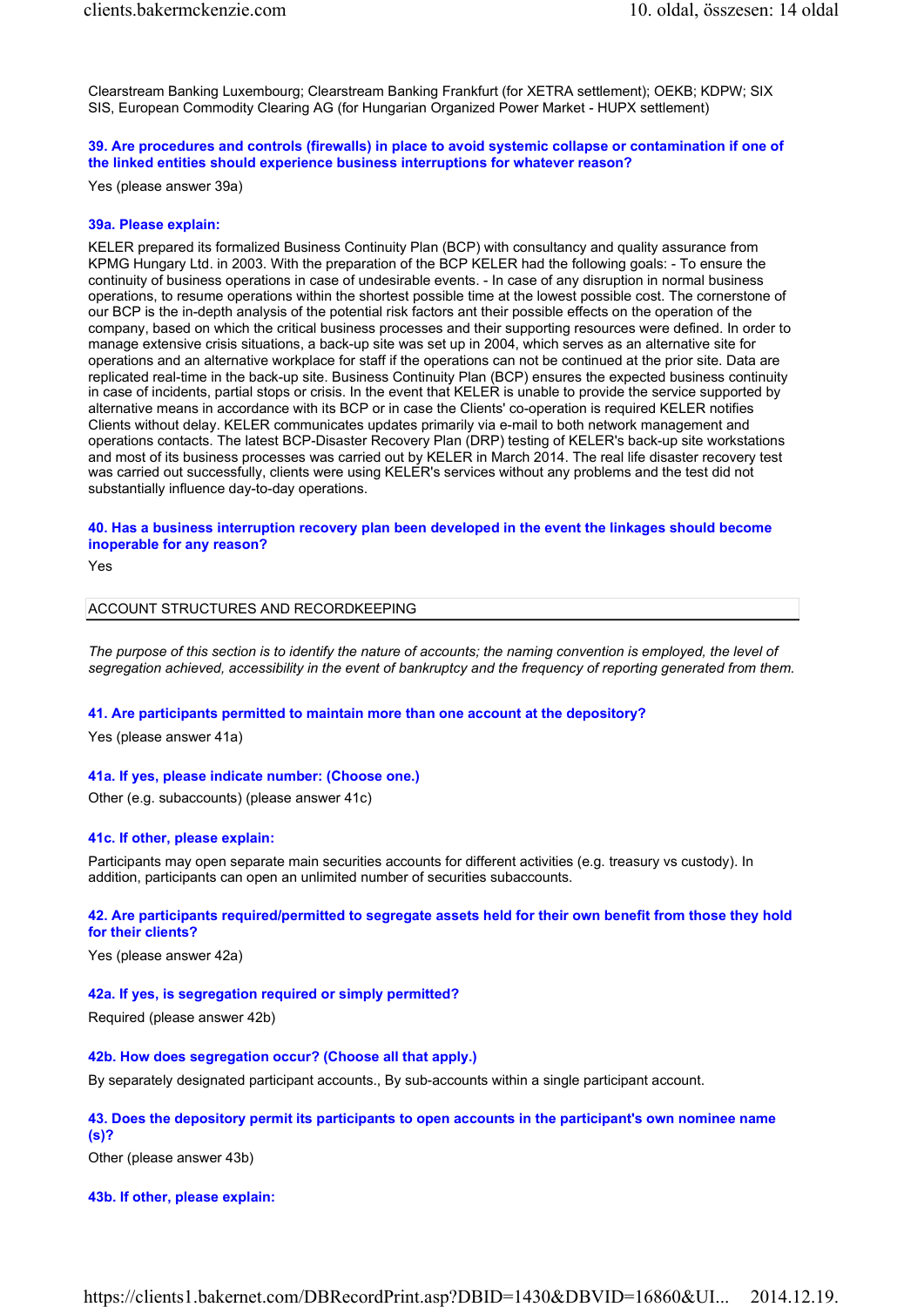Main accounts within KELER must be in the participants' own name, however a nominee name can be applied to any underlying subaccount. Laws exist to acknowledge the rights of beneficial owners with respect to shares registered in a nominee name.

44. In the event a participant's single or main account is blocked for any reason (e.g., insolvency, penalties, violations, liens), would securities held in any account or accounts on behalf of the participant's clients be accessible:

#### 44a. By the participant's clients?

No

# 44d. By the intervening authorities controlling insolvency or other proceedings?

Yes (please answer 44e)

#### 44e. If yes, please describe briefly under what conditions access would be granted to the intervening authorities:

The competent authority ordering the blocking of the account may grant access upon strict rules and the decision of the court.

44g. By the participant's creditors?

No

# 44j. By the depository's creditors?

No

45. In what form does the depository maintain records identifying the assets of each participant? (Choose all that apply. Please refer to "Help" for clarification.)

Computer file (please answer 45b), Other (please answer 45a)

# 45a. If other, please explain:

CD, daily

45b. In which format is the source data maintained?

prn file format on CD

Response Necessary/Eligibility Question

46. Rule 17f-7 requires that an Eligible Securities Depository "provides periodic reports to its participants with respect to its safekeeping of assets, including notices of transfers to or from any participant's account."

Does the depository make available periodic safekeeping reports to participants, including notices of transfers to or from the participant's account?

Yes (please answer 46b)

#### 46b. If yes, please indicate the scheduled frequency: (Choose one.)

Other (please answer 46c)

# 46c. If other, please explain:

Based on the type of transaction/report, automatically in real-time, upon request in real-time and at the end of the day.

# 47. What is your document and record retention policy for documents and records described above in this section? (Choose one.)

5 years

# **SETTLEMENTS**

The purpose of this section is to identify the model of settlement employed, the relationship between cash and securities, and the basis on which participants meet their obligations.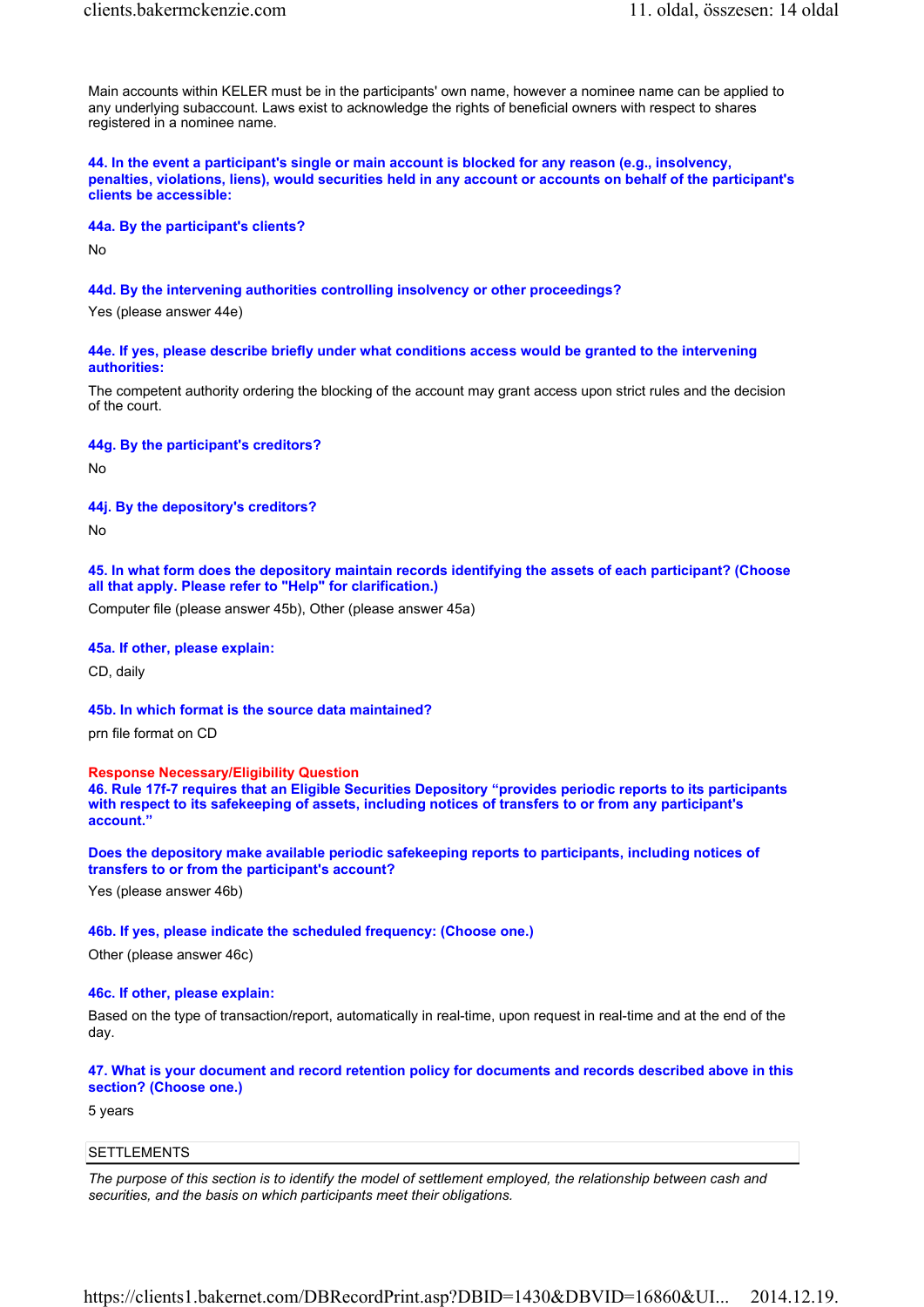48. The Committee on Payment and Settlement Systems of the Bank for International Settlements (BIS) has identified three common structural approaches or models for linking delivery and payment in a securities settlement system. Please indicate which model your procedures most closely resemble (Please refer to details on the models within the "Help" section located below this question): (Choose all that apply.)

Model 1 - Gross, Simultaneous Settlements of Securities and Funds Transfers. (please answer 48a), Model 3 - Simultaneous Net Settlement of Securities and Funds Transfers. (please answer 48a)

#### 48a. Please briefly describe your settlement process, including how your settlement procedures may vary from the model chosen above (and as described below in the Help section)?

No difference from standard models. Note: Model 1 for off-exchange settlements, Model 3 for on-exchange cash market settlements

#### Question 48 Help:

Model 1 - Gross, Simultaneous Settlements of Securities and Funds Transfers. These systems settle transfer instructions for both securities and funds simultaneously on a trade-by-trade (gross) basis, with final (irrevocable and unconditional) transfer of securities from the seller to the buyer (delivery) occurring at the same time as final transfer of funds from the buyer to the seller (payment). The securities settlement system maintains securities accounts and funds accounts for participants. Transfer of securities and cash are made by book-entry.

Model 2 - Gross Settlements of Securities Transfers Followed by Net Settlement of Funds Transfers. These systems settle securities transfer instructions on a trade-for-trade (gross) basis, with final transfer of securities from the seller to the buyer (delivery) occurring throughout the processing cycle, but settle funds transfer instruction on a net basis, with final transfer of funds from the buyer to the seller (payment) occurring at the end of the processing cycle.

The securities settlement system maintains securities accounts for participants, but funds accounts are usually held by another entity (often a commercial bank or the central bank). Securities are transferred by book-entry, such transfer being final at the instant the entries are made on the securities settlment system's books. The corresponding funds transfers are irrevocable, but not final. During the processing cycle, the system calculates running balances of funds debits and credits, the balance being settled at the end of the processing cycle when the net debit and net credit positions are posted on the books of the commercial bank or central bank that maintains the funds accounts. Settlement of funds accounts may occur once a day or several times a day.

Model 3 - Simultaneous Net Settlement of Securities and Funds Transfers. These systems settle transfer instructions for both securities and funds on a net basis, with final transfer of both occurring at the end of the processing cycle. Settlement may occur once a day or several times a day. The securities settlement system maintains securities accounts for participants. Funds accounts may be maintained by another entity, either a commercial bank or the central bank.

During a processing cycle, running balances of debits and credits to funds and securities accounts are calculated. All funds and securities transfers are provisional until the end of the processing cycle, at which time book-entry transfer of securities take place. If and only if all participants have sufficient balances of funds and securities, final transfers of the net securities balances and net funds balances are executed.

# 49. Are the cash and security movements simultaneous?

Yes

#### OWNERSHIP OF SECURITIES

The purpose of this section is to determine how ownership of securities is represented, the ways the depository maintains ownership or control of securities held in the depository, and the extent to which ownership of assets held by the depository is separated from the proprietary assets of the depository.

This section also considers the process by which the ownership of securities is transferred in the depository and the existence of any liens or claims on the depository securities (such as a clearing lien) that would affect the ownership of depository securities.

# 50. How are depository eligible securities held by the depository?

Securities in the depository are held in dematerialized form., Securities in the depository are held in certificated form.

51. If depository eligible securities are certificated, can depository eligible securities be held outside of the depository?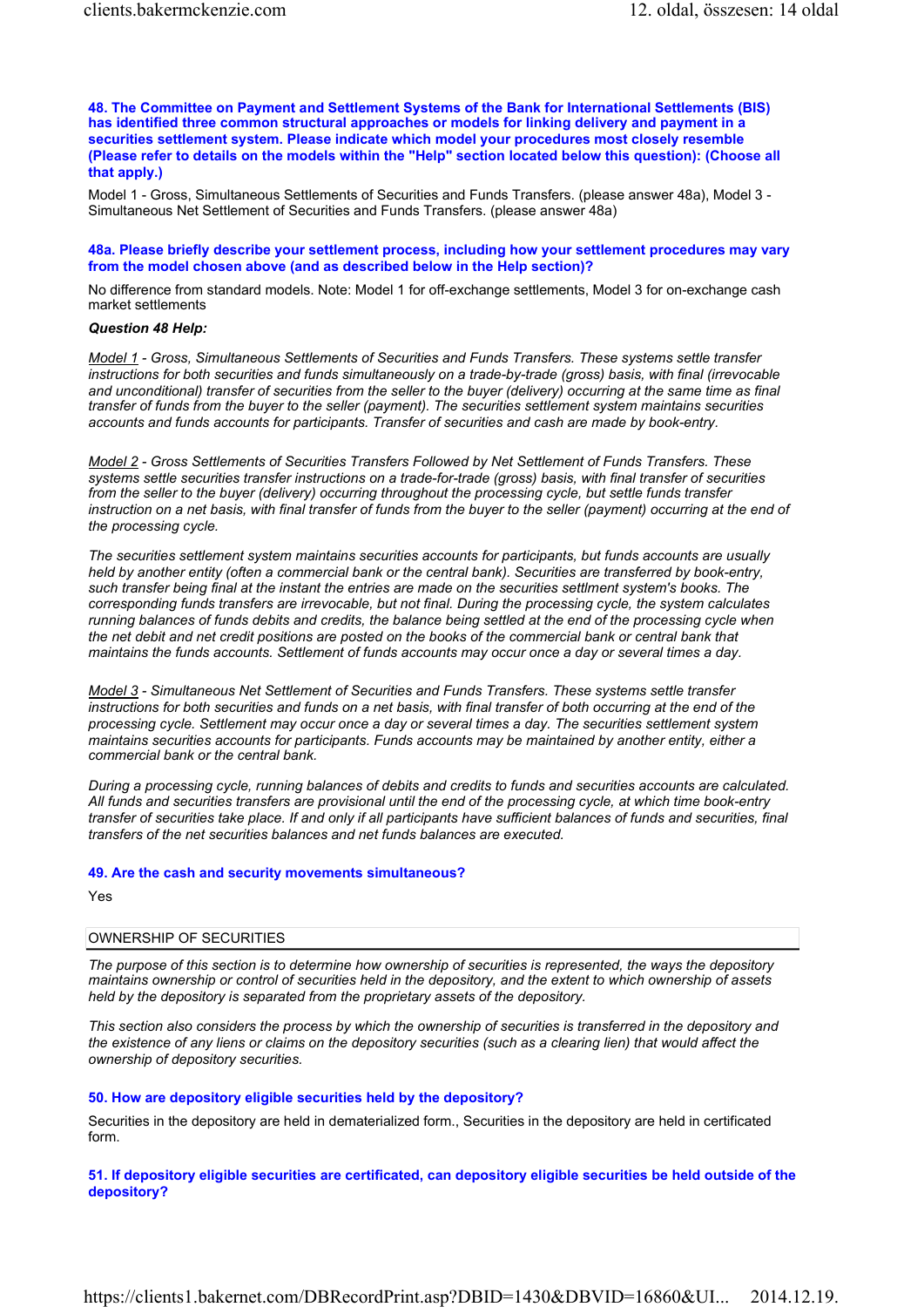Securities may move freely into and out of the depository. (please answer 51h)

# 51h. If depository eligible securities may be held either in or out of the depository, are these certificates:

Registered (please answer 51i)

# 51i. What are the control features for receipt of certificates to the depository (e.g., authentication procedures, re-registration)? Please describe:

By taking the opportunity provided for in Section 352/A of Act CXX of 2001 on the Capital Market as of 1 January, 2010 KELER Ltd. outsourced a part of the general depository activity (safekeeping and certain partial custody tasks). From this date ERSTE Bank Hungary Ltd. (ERSTE Bank) undertakes the outsourced activity according to the instructions of KELER Ltd. The outsourcing did not change the legal relationship between the individual account holders and KELER and does not affect the performance of contractual obligations undertaken by KELER or the liability of KELER. Requests on securities deliveries in and out related to safekeeping and other requests and orders related to physical securities continue to be managed by KELER. Participants must inform KELER before deliveries. For securities delivered to ERSTE Bank the delivering party is required to issue a delivery report, securities are to be put in a package that is to be closed in line with banking standards. Usually the professional transport company used by ERSTE Bank collects the securities from the participants at their depository. The professional transport company delivers securities directly to the vault area. ERSTE Bank acknowledges receipt of the package by signing the delivery report. ERSTE Bank notifies KELER about the delivery of the securities after a detailed check. After the notification the securities are credited by KELER to the requested account or subaccount.

# 52. If securities are dematerialized:

# May dematerialized security positions be re-certificated and held outside the depository?

No (please answer 52a)

# 52a. Are the securities held: (Choose all that apply.)

Through book-entry at the depository

52d. If the securities held by the depository are recorded by book entry at the registrar, are the securities registered only to the depository, with the depository providing the function of recording ownership on a centralized basis for the market? (Choose all that apply.)

52i. If the securities held with the depository are recorded by book-entry at the registrar, what are the control features at the registrar for transfer of registrar positions to and from the depository (e.g., authentication procedures, reconciliation, confirmation of position at registrar)? Please describe:

# Response Necessary/Eligibility Question

53. Rule 17f-7 requires that an Eligible Securities Depository "maintains records that identify the assets of each participant and segregate the system's own assets from the assets of participants."

Does the depository maintain records that identify the assets of each participant and segregate the system's own assets from the assets of participants?

Yes

54. Does the law protect participant assets from claims and liabilities of the depository? Yes

55. Can the depository assess a lien on participant accounts? (A lien would entitle the depository to take and hold or sell the securities of the participant in payment of a debt.)

Yes (please answer 55a)

55a. If yes, for what reasons are liens or similar claims imposed? (Choose all that apply.) Fees and expenses, Collateralization of overdrafts

# 55c. Please indicate the limits of this lien as indicated below: (Choose one.)

The lien is limited to securities in the course of purchase and sale transactions, but does not extend to settled positions.